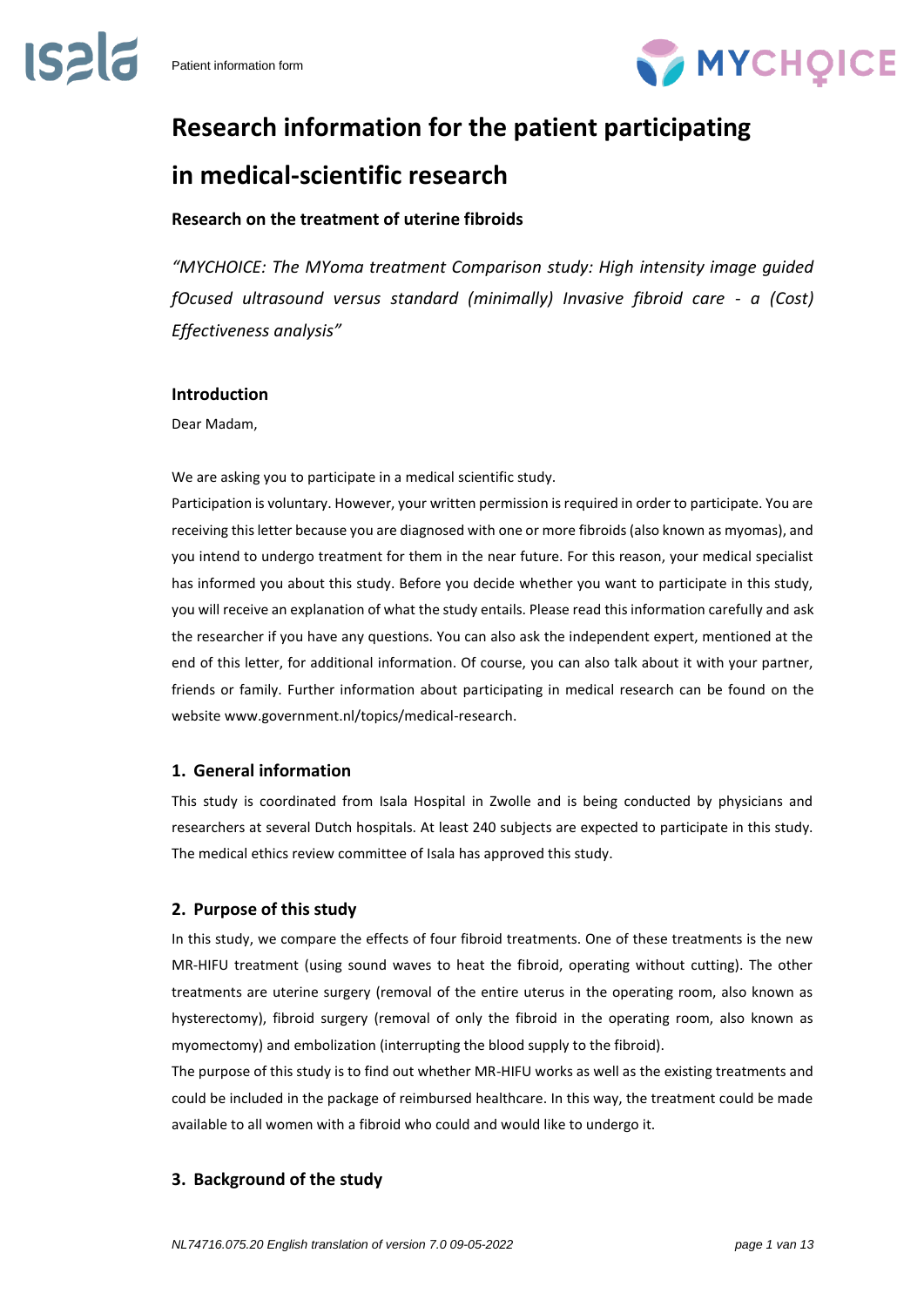

In the past, it was common for women with symptoms of a fibroid to have uterine surgery. This is generally an effective but rather large operation, and pregnancy is not possible after the uterus is removed. For these reasons, among others, alternative treatments were considered. With both fibroid surgery and embolization, the uterus is preserved and the recovery time is often somewhat shorter (several weeks). The disadvantage of these two treatments is that there is a chance that the fibroid will grow back, which may require another treatment and the recovery will take several weeks. Recently, a new way of treating fibroids has been added with a so-called MR-HIFU device. MR-HIFU is an abbreviation of MRI-guided High Intensity Focused Ultrasound. With this device it is possible to use sound waves to very specifically heat parts of the fibroid so that they die, causing the fibroid to shrink. This is currently the only treatment where surgery is performed without cutting. In addition, the advantage of the MR-HIFU treatment is that you can go home on the day of treatment and generally resume your own activities after three days. Unfortunately, there has not yet been enough research comparing the new MR-HIFU treatment directly with existing treatments. Therefore, it is not clear whether the treatment is just as good. By just as good, we mean just as much symptom improvement and increase in quality of life.

More information about MR-HIFU treatment can be found in **Appendix D** and in the digital patient brochure.

#### **4. What participating entitles**

If you are willing to participate in this study, you will complete a questionnaire at five time points. This will be once before treatment and 3, 6, 12 and 24 months after treatment.

#### **Treatment**

In this study, you will not be able to fully choose which treatment you undergo. Before you can definitely take part in the study, you will first have to undergo a screening MRI scan to see if your fibroid is treatable with the MR-HIFU treatment. If this is not the case, you will not be able to participate in the study. If you are found to be suitable, you will be assigned to one of two groups. In the first group you will undergo the MR-HIFU treatment. If you are in the second group, you will be given the choice between embolization, fibroid surgery or uterine surgery in consultation with your gynecologist.

#### **Visits and measurements**

For this study, we will collect data from your medical file and ask you to complete a questionnaire several times. This questionnaire will be sent to you via an email link. If you prefer to complete the questionnaire by telephone or on paper at home and return it to us, this is also possible. The questionnaire will be slightly different at each time point. Completing the questionnaire will take about 25 to 30 minutes each time. The questionnaire contains questions about the effect of the treatment, how you experienced the treatment and what your recovery was like after the treatment.

After your treatment, you will be called by your doctor after 1 to 2 weeks and invited to the gynecology outpatient clinic after 6 to 12 weeks. This is part of the standard care after treatment for a fibroid.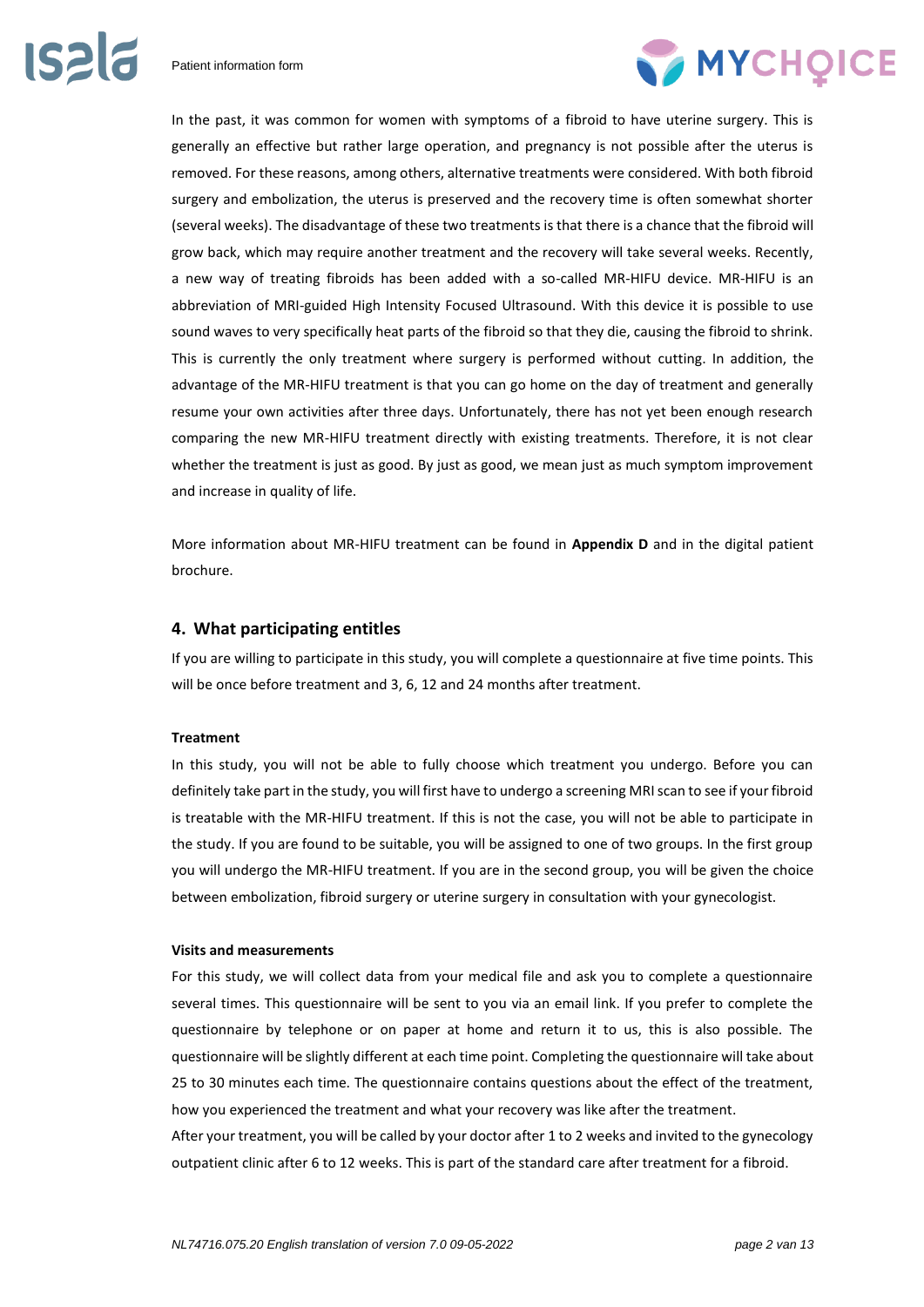**IS216** 



In **Appendix C** you will find an overview of the examination in the form of a schedule.

# **5. What is expected of you**

In order for the study to proceed smoothly and for your own safety, it is important that you keep the following appointments.

The agreements are that you:

- Keep appointments for visits;
- Complete the questionnaire sent to you.

It is important that you contact the investigator:

- If you are hospitalized or treated;
- If you suddenly develop health problems;
- If you no longer want to participate in the study;
- If your contact information changes.

#### **Pregnancy**

Women who are pregnant, cannot participate in this study. This is because fibroid treatment can have consequences for an unborn child. It is not known which consequences.

If your treatment is MR-HIFU, fibroid surgery or embolization, you may become pregnant one year after treatment. Should you become pregnant after one of the treatments, please contact your treating gynecologist. Together with him or her you can discuss where the check-ups for your pregnancy will take place.

# **6. Possible side effects and other adverse effects**

Every treatment has possible adverse effects or can lead to side effects. You can discuss the possible adverse effects and side effects of the treatments in this study with your gynecologist or find them in the patient leaflets of the specific treatments.

# **7. Possible advantages and disadvantages.**

It is important that you carefully weigh the possible advantages and disadvantages before you decide to participate.

An advantage of participating in this study may be that you can make a valuable contribution to gaining more knowledge about MR-HIFU treatment for fibroids.

Disadvantages of participating in the study may include:

- That you will spend time filling out the questionnaire;
- It is important that you keep certain appointments.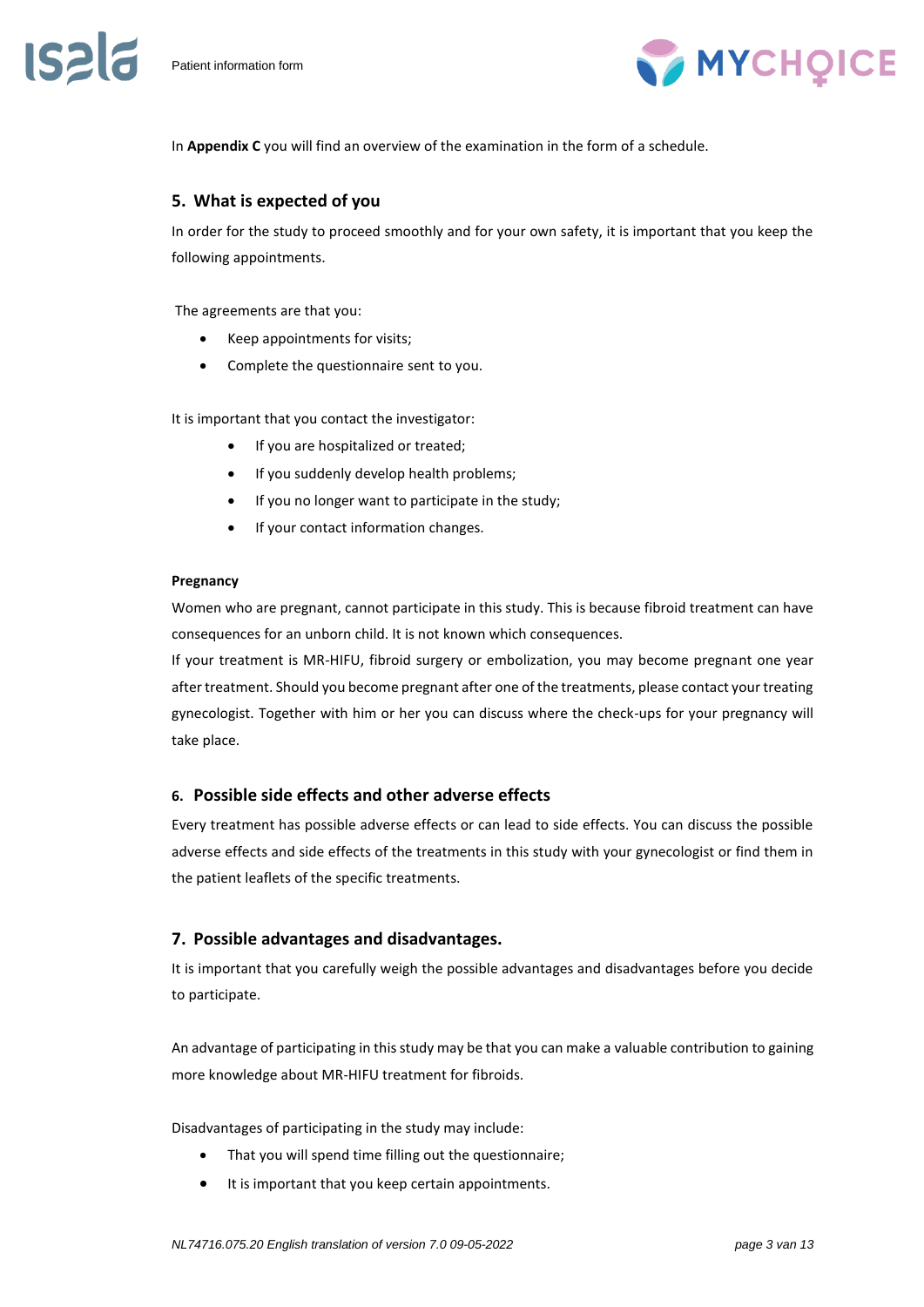**IS216** 



# **8. If you don't want to participate or want to stop**

You decide whether to participate in the study. Participation is voluntary.

If you do not wish to participate, you can be treated for your fibroid via the existing treatments. Since the MR-HIFU treatment is not reimbursed, it is not possible to undergo this treatment outside of the study. Your gynecologist can tell you more about the treatment options available and their pros and cons.

If you participate in the study, you can always change your mind and stop anyway, even during the study. You do not have to say why you want to stop. However, you should report this to the researcher immediately. If you have already received the treatment, you will be asked to attend the usual checkups scheduled for your own safety.

If there is new information about the study that is important to you, the investigator will let you know. You will then be asked if you wish to continue participating.

# **9. End of the study**

Your participation in the study stops when

- All questionnaires as described under section 4 have been completed;
- You choose to stop;
- You become pregnant before undergoing treatment for your fibroid;
- The investigator feels it would be better for you to stop;
- Your hospital, the government or the reviewing medical ethics committee, decides to stop the study.

The entire study ends when all participants are finished. This will likely be in 2026.

After all the data have been processed, the researcher will inform you of the main results of the study. This will happen about 1 to 4 years after your participation.

# **10. Use and retention of your data**

For this study, your personal data will be collected and stored. This includes data such as your name, address, date of birth and data about your health. The collection, use and storage of your data is necessary to answer the questions asked in this study and to publish the results. We ask for your permission to use your data.

#### **Confidentiality of your data**

To protect your privacy, your data will be coded. Your name and other data that can directly identify you are omitted. Only the key to the code can be used to trace you back to the data. The key to the code remains safely stored at the local research institution. The data sent to the sponsor will contain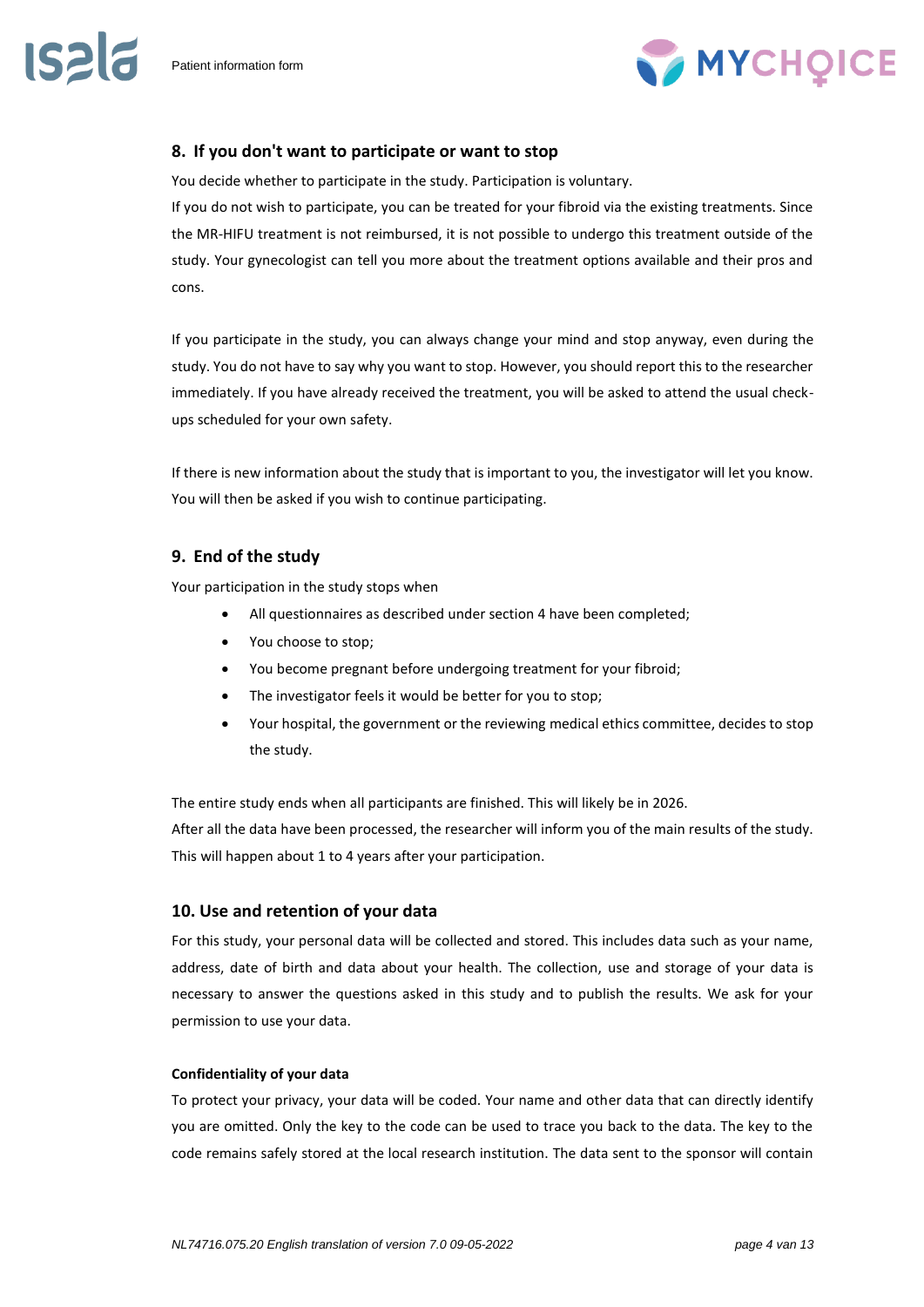

only the code, but not your name or other data that can identify you. Reports and publications about the research also do not trace the data back to you.

#### **Accessing your data for review**

Some individuals may be able to access all of your data at the research site. Also to the data without a code. This is necessary to be able to check whether the research has been carried out properly and reliably. Persons who can access your data for control purposes are: the committee monitoring the safety of the study, a monitor working for the hospital and national supervisory authorities, for example, the Health Care Inspectorate. They will keep your data confidential. We ask you to give us your permission to see them.

#### **Data retention period**

Your data must be kept for 15 years at the research site.

#### **Retention and use of data for other research**

Your data may also be important for other scientific research in the field of fibroids after this study has ended. For this purpose, your data will be kept for 15 years. You can indicate on the consent form whether or not you agree to this. If you do not agree, you can still participate in the current study.

#### **Information about unexpected findings**

During this study, something may be found by chance that is not important to the study, but is important to you. If this is important to your health, you will be informed by the specialist. You can then discuss with your doctor or specialist what should be done. You also give your permission for this.

#### **Withdrawing consent**

You can always withdraw your permission for the use of your personal data. This applies to this study and also to the storage and use for future research. The research data that has been collected up until the moment you withdraw your permission will still be used in the research.

#### **More information about your rights when processing data**

For general information about your rights when processing your personal data, please consult the website of the Authority for the Protection of Personal Data or the hospital's website.

If you have any questions about your rights, please contact the person responsible for processing your personal data. See **Appendix A** for contact details and website.

#### **Registration of the study**

Information about this study is also included in an overview of medical scientific research, namely in the CCMO register (https://www.toetsingonline.nl/) and in the Netherlands Trial Register (www.trialregister.nl). These do not contain any data that can be traced back to you. After finishing this study, the website may show a summary of the results. You can find this study using study number NL74716.075.20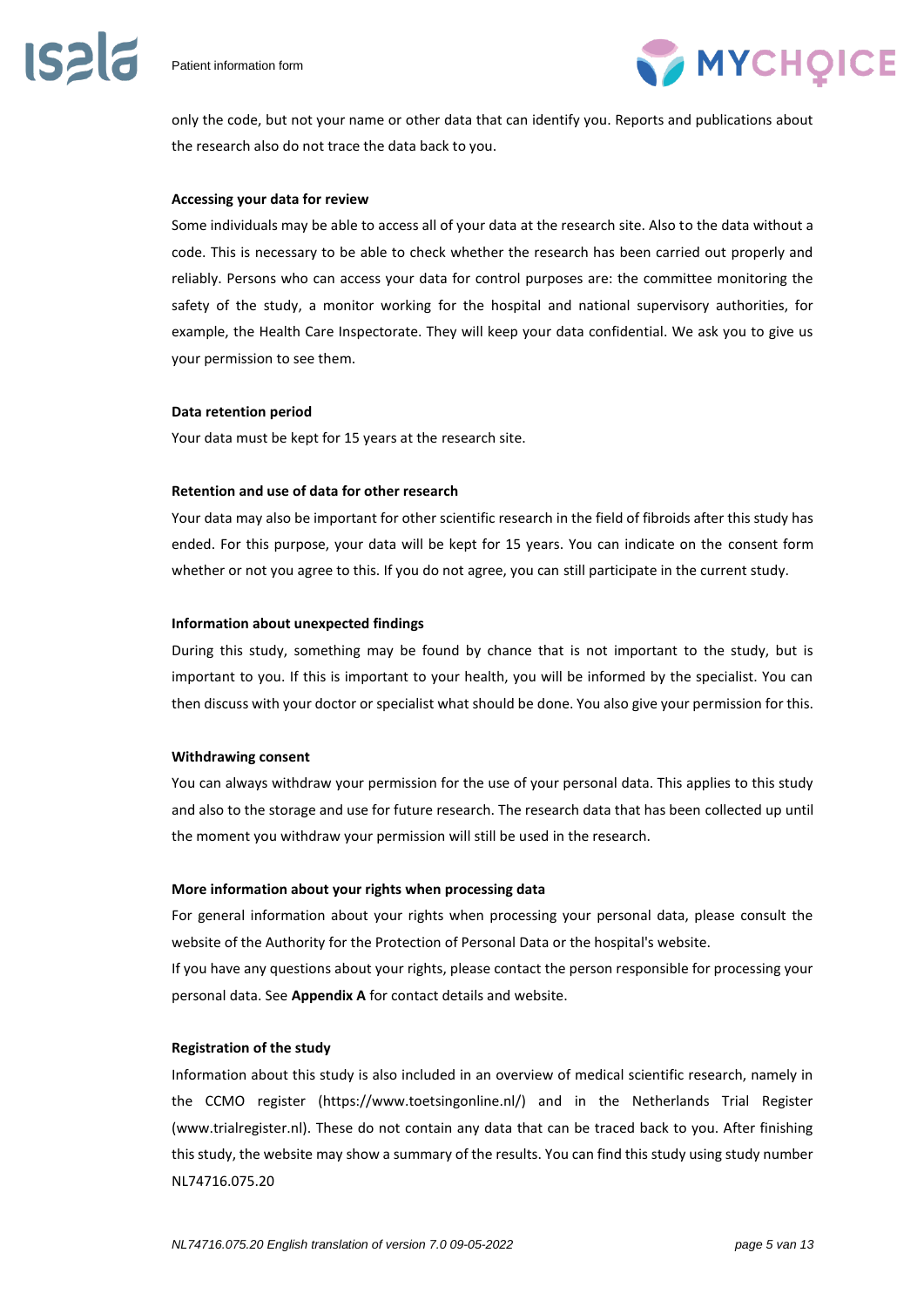

# **11. Insurance for participants**

Insurance has been provided for everyone participating in this study. The insurance covers damage caused by the research. Not all damages are covered. In **Appendix B** you will find more information about the insurance and the exceptions. It also states to whom you can report damage.

# **12. Informing general practitioner and treating specialist**

We will always send your general practitioner and treating specialist a message to let them know you are participating in the study. This is for your own safety. If you do not like this, you cannot participate in this study. You cannot participate in the study if you do not have a general practitioner.

# **13. No compensation for participating**

There are no additional costs associated with participating in this study, even if you undergo MR-HIFU treatment. However, you can expect to pay for care costs that are part of the deductible, such as the gynecologist's appointment at the outpatient clinic. The travel expenses you incur because you have to travel to another hospital for the MR-HIFU treatment will be reimbursed up to a maximum of 50 euros in total.

# **14. Questions?**

If you have any questions, please contact the investigator. For independent advice about participating in this study, please see the independent physician. He knows a lot about the study, but has nothing to do with this study. If you have any complaints about the study, you can discuss them with the researcher or your treating physician. If you prefer not to, you can contact the Isala complaints officer. All details can be found in **Appendix A**.

# **15. Signing informed consent**

When you have had sufficient time to think about it, you will be asked to decide whether to participate in this study. If you give your consent, we will ask you to confirm it in writing on the accompanying consent form. Your written consent indicates that you have understood the information and agree to participate in the study.

Both you and the researcher will receive a signed version of this consent form. Thank you for your consideration.

# **16. Appendices**

- A. Contact information
- B. Insurance information
- C. Overview study design
- D. Additional information treatment
- E. Informed consent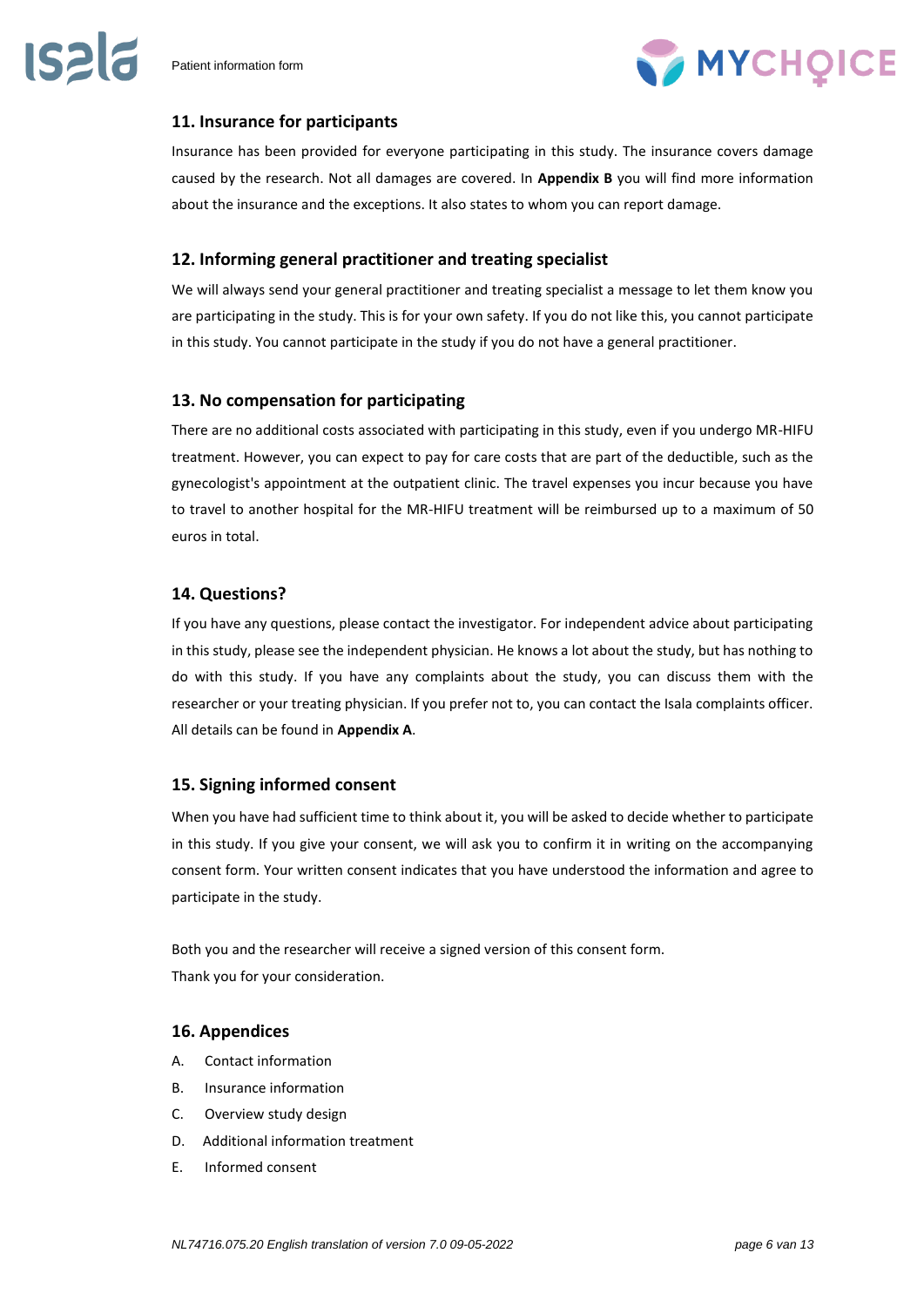# **ISPIE**



# **Appendix A: contact details for hospital Isala Zwolle**

### **Principal Investigator:**

M.F. Boomsma, radiologist m.f.boomsma@isala.nl 088-6247202

# **Executive investigator:**

D.J. Slotman mychoice@isala.nl 088-6242243

# **Independent physician:**

E.C.J. Phernambucq, radiotherapist e.phernambucq@isala.nl 088-6246181

# **Complaints:**

Isala complaints secretariat 088-6244727

# **Data Protection Officer of the institution:**

Liesbeth Boekel e.w.boekel@isala.nl 088-6247955

# **For more information about your rights:**

Isala Hospitals 088-6245000 Dokter van Heesweg 2 8025 AB Zwolle https://www.isala.nl/praktische-informatie/rechten-plichten-en-klachten/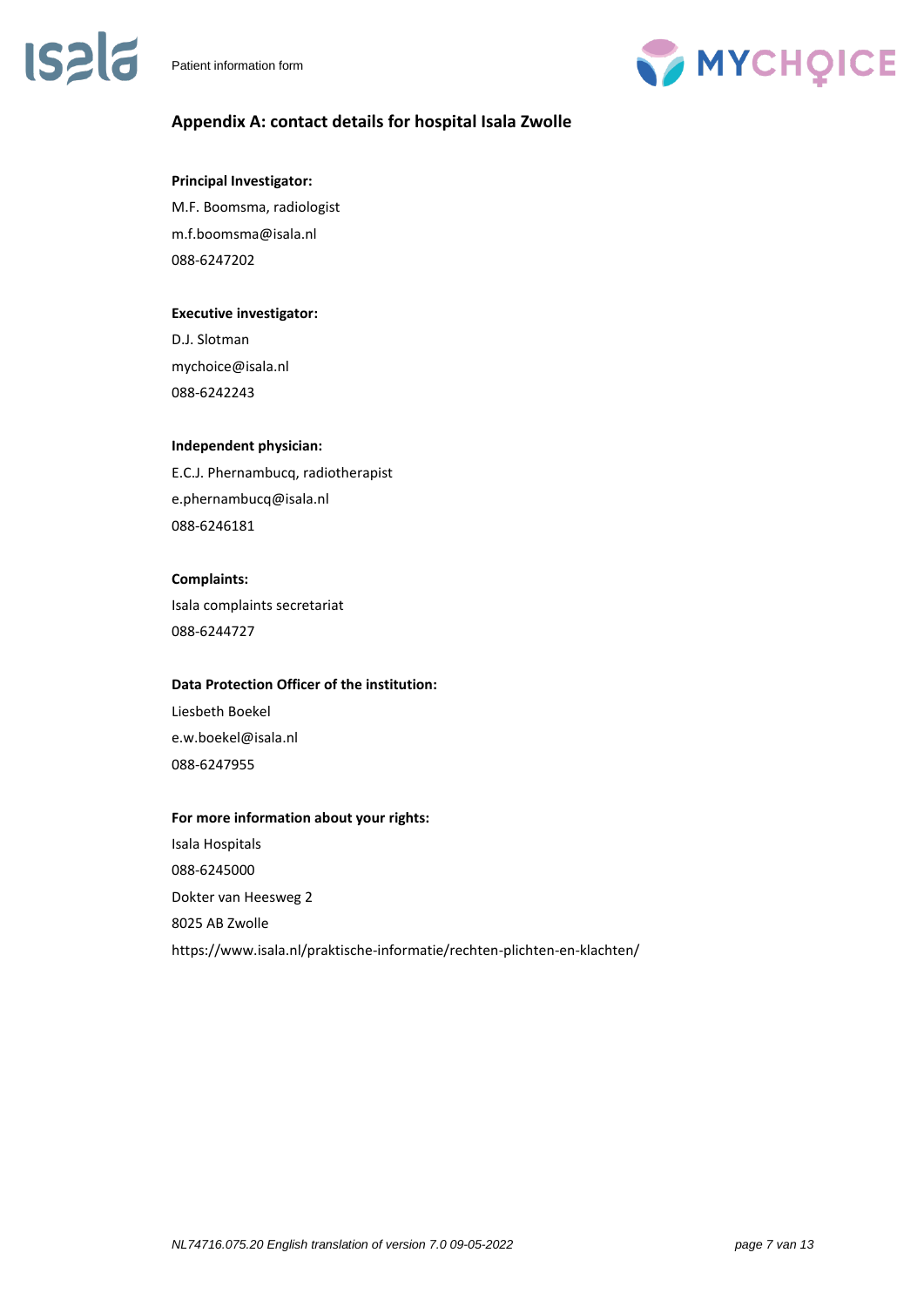

# **Appendix B: Insurance information**

Isala Hospital has taken out insurance for everyone who participates in this study. The insurance covers damages resulting from participation in the study. This applies to damage during the study or within four years of the end of your participation in the study. You must have reported any damage to the insurer within those four years.

The insurance does not cover all damages. At the bottom of this text you will find a short description of the damages that are not covered. These provisions are in the 'Decree on compulsory insurance in medical scientific research with humans 2015'. This decree can be found in the government's Law Database (https://wetten.overheid.nl).

In case of damage, please contact the insurer directly. In addition, in case of damage, you are requested to contact the principal investigator as soon as possible at:

m.f.boomsma@isala.nl

088-6247202

The insurer of the study is: Stichting Holding Isala Klinieken Name: VLC & Partners B.V Address: Postbox 1999, 5200 BZ 's HERTOGENBOSCH Phone number: 073-6924762 E-mail: claims.zakelijk@vlc-partners.nl Insurance number: PH2007879 Contact person: VLC & Partners B.V. t.a.v. de heer R. van Harten

The insurance provides coverage of  $\epsilon$  650,000 per subject and  $\epsilon$  5,000,000 for the entire study and  $\epsilon$ 7,500,000 per year for all studies from the same sponsor.

The insurance does not cover the following damages:

- Damage caused by a risk about which you have been informed in the written information. This does not apply if the risk occurs more seriously than was anticipated or if the risk was very unlikely;
- Damage to your health that would also have occurred if you had not taken part in the study;
- Damage as a result of not (fully) complying with directions or instructions;
- Damage to your offspring as a result of a negative effect of the research on you or your offspring;
- Damage as a result of research into existing treatment methods.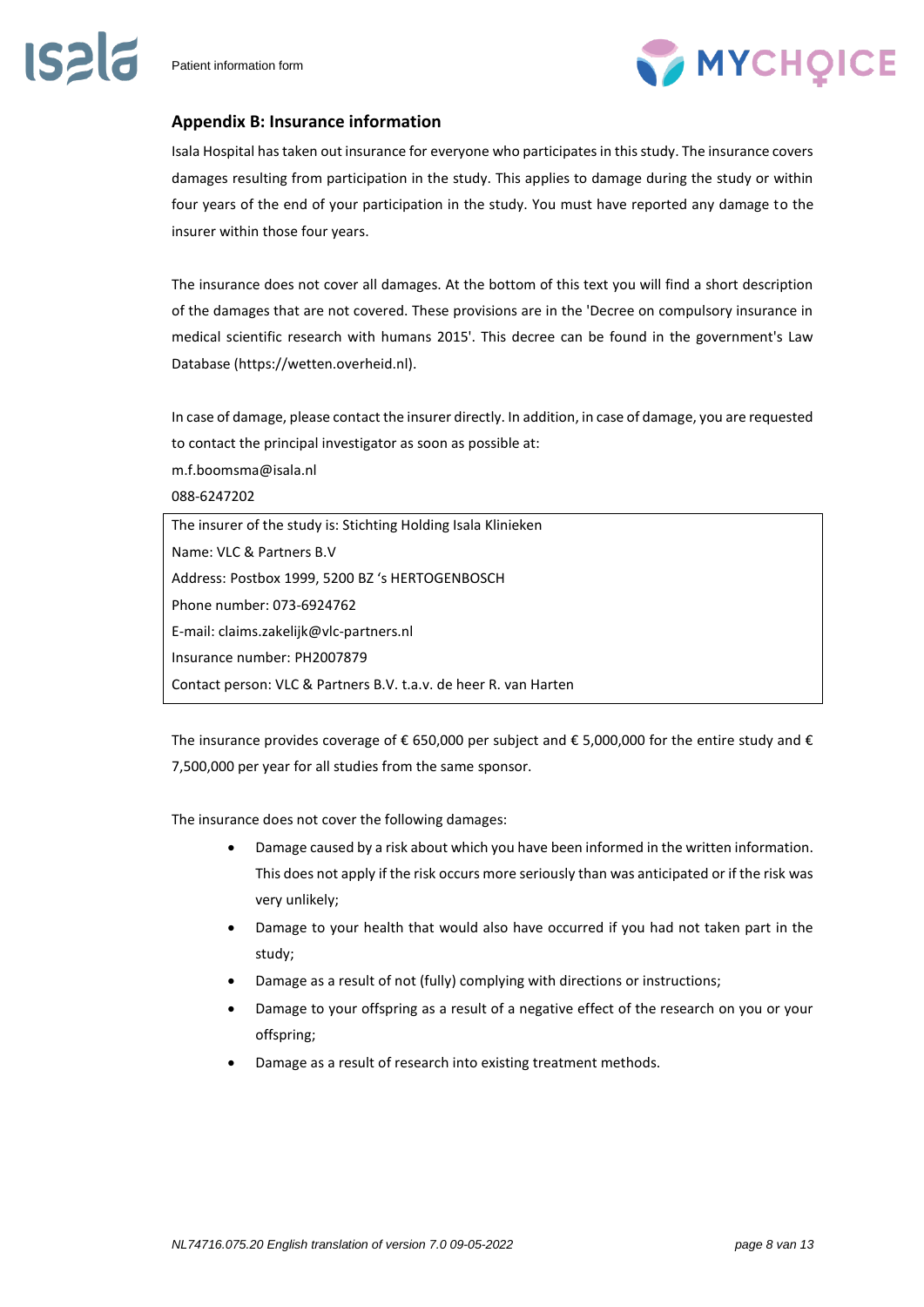

**IS2 6** 

# **Appendix C - Overview of research design**

The diagram below shows what the route looks like in the normal situation and if you participate in this study. The orange blocks indicate an abnormal situation.

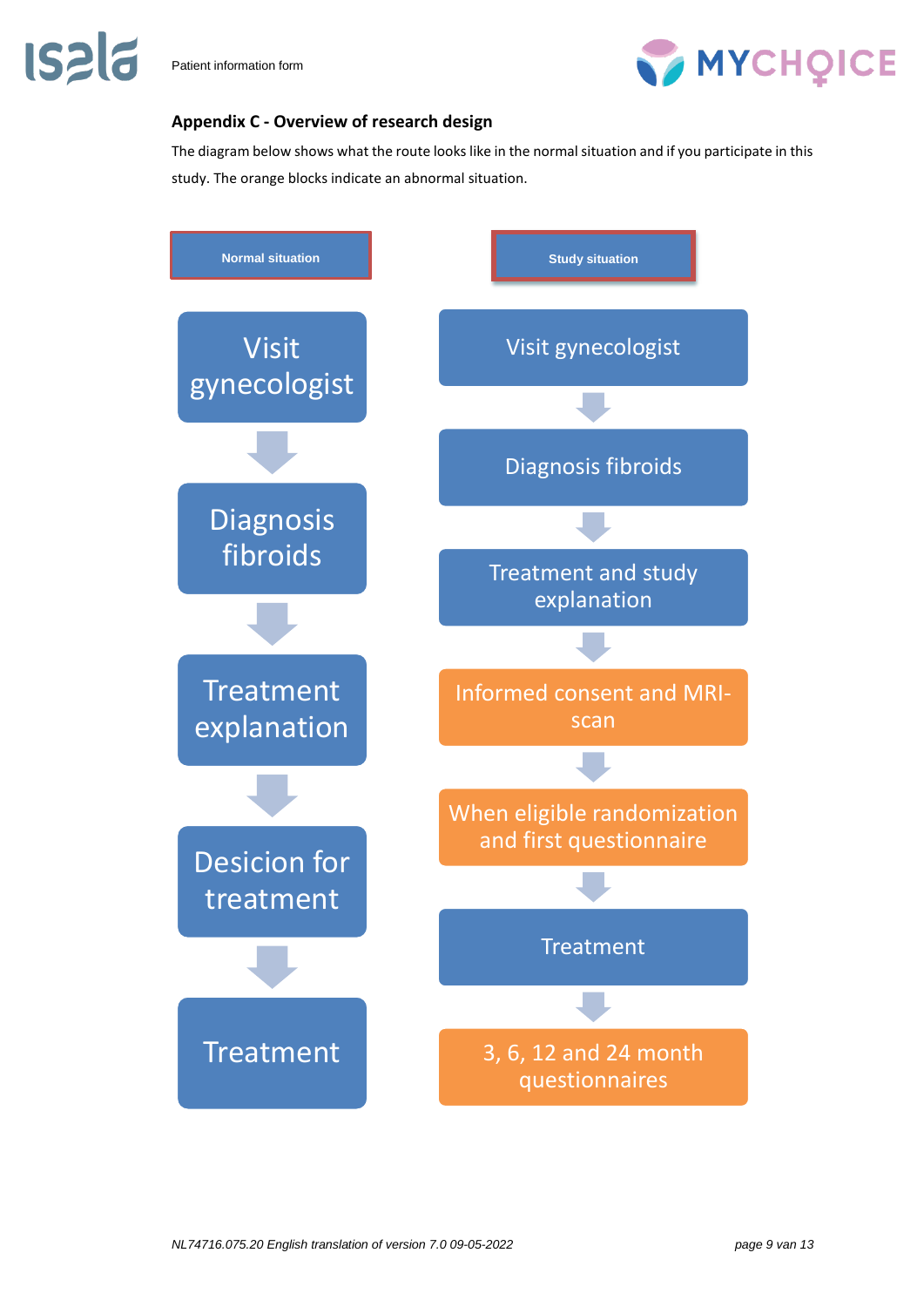

# **Appendix D - Additional Information MR-HIFU treatment**

MR-HIFU is a treatment that combines an MRI scan with an ultrasound. MR-HIFU is short for Magnetic Resonance guided High Intensity Focused Ultrasound. It is a new treatment for women who suffer from fibroids. More than 30,000 women worldwide have already been treated. MR-HIFU is a non-invasive treatment, meaning that surgery is performed without cutting.

#### **Preparation**

The evening before the treatment, it is important that you depilate the skin of your lower abdomen. In addition, it is important to be sober for an MR-HIFU procedure:

- You may eat and drink normally up to 6 hours before the procedure;
- You may only drink clear liquids up to 2 hours before the procedure.

Clear liquids are water, tea, black coffee, lemonade, apple juice, sports drinks, but no dairy products.

#### **Treatment**

Prior to the treatment, you will receive pain medication, an enema, an IV and a bladder catheter. The treatment is done under sedation. This is a combination of a sedative and possibly a strong painkiller, mainly meant to make it easier to lie still for a long period of time. You can read more about this in the patient folder on sedation.

The radiologist performs the treatment. During the treatment you lie on your stomach in an MRI scanner. The MRI table contains an ultrasound machine (Focused Ultrasound transducer), which emits high-energy sound waves (ultrasound). By focusing these sound waves into the fibroid, its temperature rises. This causes the tissue to break down without damaging the surrounding tissue around the fibroid. This allows us to treat the fibroid very precisely from the outside, without cutting into your body. The treatment changes and shrinks the fibroid and reduces your symptoms. Immediately after the treatment, we look at how the treatment went with an MRI scan. Whether MR-HIFU treatment is suitable for you depends on the goal of the treatment:

- Reduce symptoms
- Prevent growth of fibroids
- Remove fibroids

Because your uterus is not removed, there is a chance that a fibroid will grow back or a new fibroid will form in a different place in your uterus. You may then need to undergo another treatment. This could be an MR-HIFU treatment, but also a uterine surgery or embolization (interrupting the blood supply to the fibroid). You can find more information about this on the Isala website.

#### **Benefits**

- The main advantage of MR-HIFU is that the fibroid can be treated from the outside, without cutting into your body.
- You do not have to undergo anesthesia, as is the case with uterine or fibroid surgery.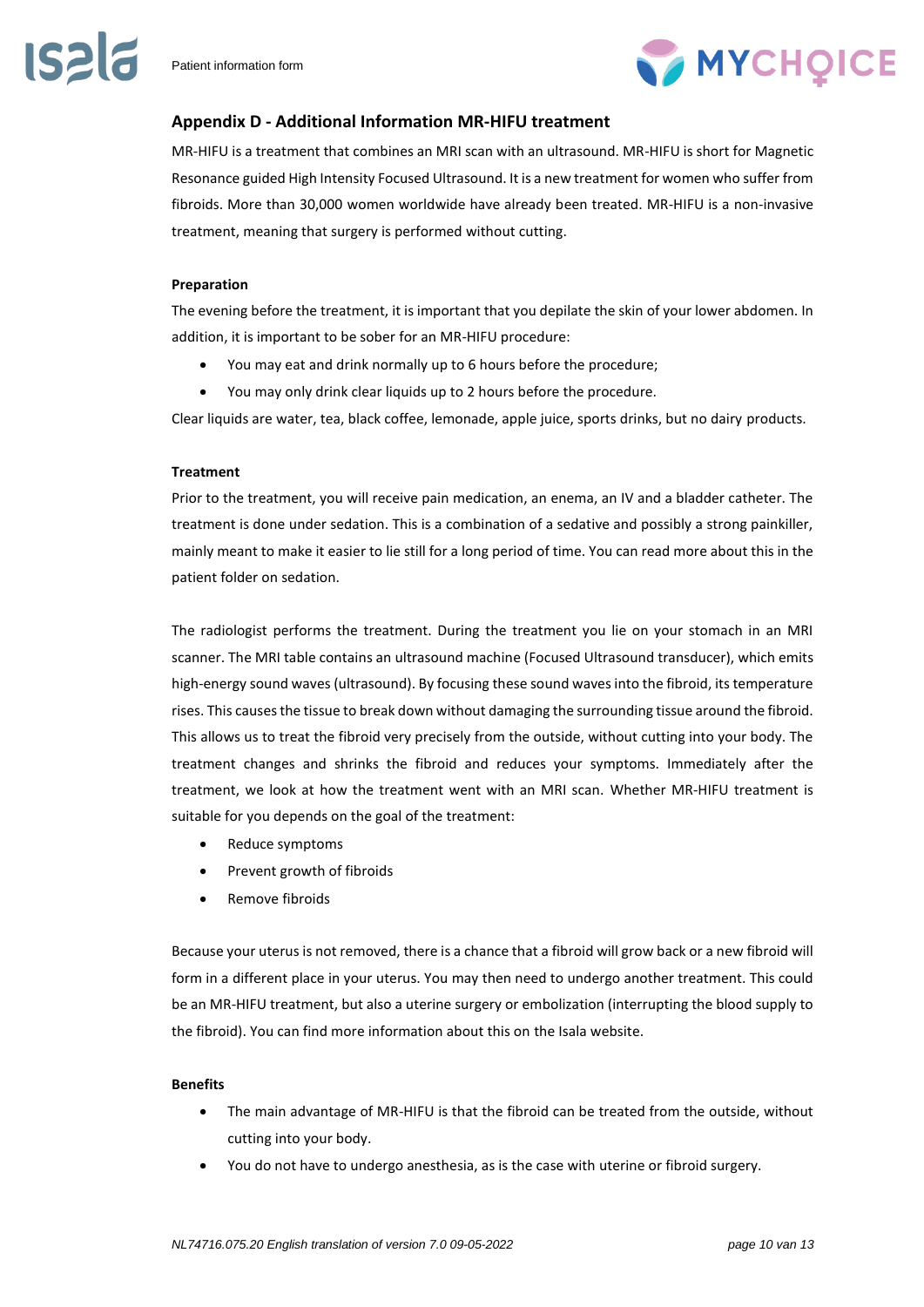

- You will be approachable during the treatment. You can express how you feel.
- The procedure takes an average of three hours and recovery is less painful than other procedures such as uterine surgery or embolization.
- You may return home on the day of treatment.
- You recover faster from MR-HIFU treatment than from other fibroid treatments.

#### **Possible risks**

The risk of a complication during or after MR-HIFU treatment is small. However, there are risks associated with any treatment. Possible side effects of MR-HIFU treatment include:

- You may have muscle pain for a few days after the treatment because you have to lie still on your stomach for a long time in the MRI scan.
- Your abdomen may be sensitive or you feel cramps.
- Sometimes menstruation occurs after treatment.
- Although we use the MRI scan to precisely locate the fibroid, there is a chance (0.1%) that we heat tissue elsewhere in your abdomen. Think of the bladder, intestines or spinal nerves. You may then incur damage to these areas for which you will need additional treatment, but usually the symptoms go away on their own.
- The skin of your abdomen can also heat up too much, causing a burn. A recovery treatment with burn ointment may then be necessary. In exceptional cases, surgery may be necessary.

#### **After the treatment**

After the MR-HIFU treatment, you will be taken to the nursing ward. Here you can recover quietly. When the sedation has worn off completely and you are feeling well again, you can go home, unless there are medical reasons to keep you in the hospital for a longer period of time for observation. Because you have been given a light sedation, you will not be allowed to go home alone or drive a vehicle after the MR-HIFU treatment. Therefore, please arrange for someone to accompany you home before the treatment.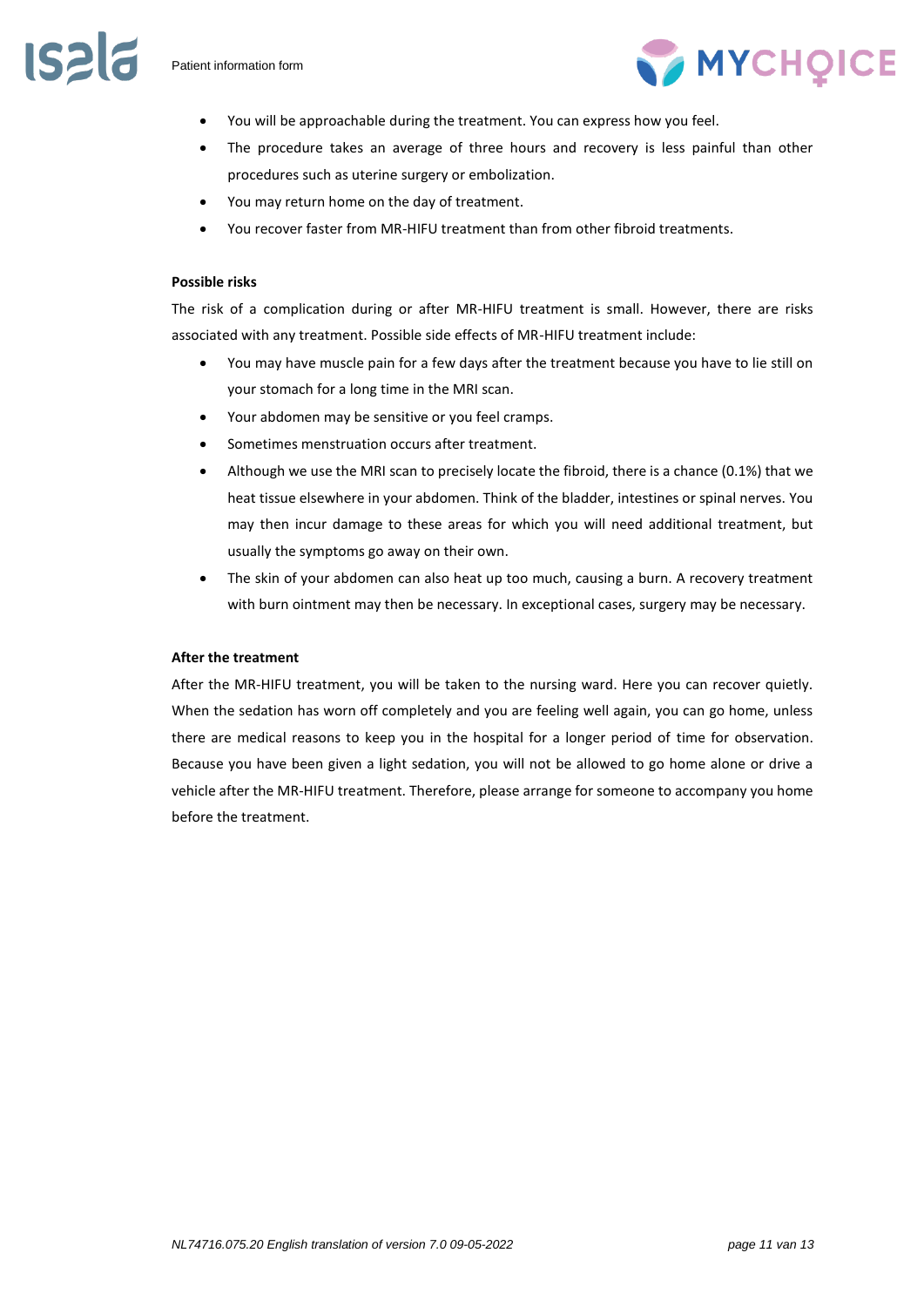# **IS212**

# **Appendix E: consent form for participant**

# **Research on the treatment of fibroids**

- I read the information form. I was also able to ask questions. My questions were adequately answered. I had enough time to decide whether to participate.
- I know that participation is voluntary. I also know that I can decide at any time not to participate or to stop the study. I do not have to give a reason for doing so.
- I consent to informing my general practitioner and the specialist treating me that I am participating in this study.
- I consent to requesting information about my fibroid from my gynecologist treating me.
- I consent to the collection and use of my data to answer the research question in this study.
- I give permission for my data to be shared with the research team at Isala Zwolle.
- I know that for the purpose of monitoring the study, some people may have access to all my data. Those people are listed in this information form. I give permission for that access by those people.
- I give permission for my general practitioner and treating specialist to be informed of unexpected findings that (may) be important to my health.
- I know that if I become pregnant before the treatment, I will not be able to undergo this treatment and will not be able to participate in this study. I know that after treatment I can become pregnant within the study under certain conditions.
- I do give consent to keep my personal data longer and to use it for future research in the field of my condition.
	- □ Yes □no
- I do give permission to approach me again for follow-up research after this study. □ Yes □no
- I want to participate in this research.

Name participant: Email address participant: Signature: Date:  $\sqrt{2}$  /  $\sqrt{2}$ 

-----------------------------------------------------------------------------------------------------------------

I certify that I have fully informed this subject about the said study.

If any information becomes known during the study that could affect the subject's consent, I will inform her in a timely manner.

| Name of investigator (or his/her representative): |           |
|---------------------------------------------------|-----------|
| Signature:                                        | Date: / / |
|                                                   |           |